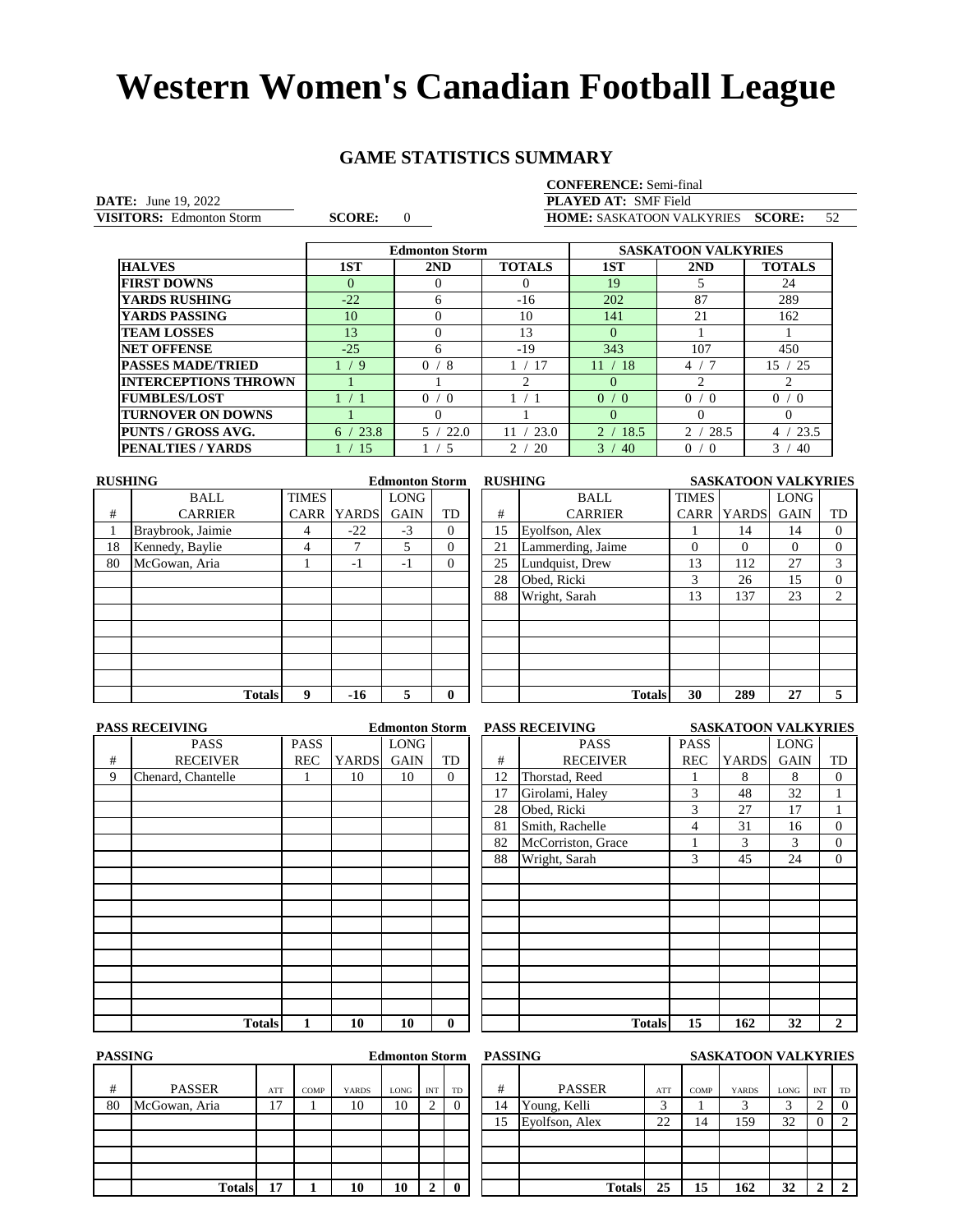### **GAME STATISTICS SUMMARY**

### **VISITORS:** Edmonton Storm **HOME:** SASKATOON VALKYRIES

**Totals 7 7**

| <b>PUNTING</b> |                     |                                                     |               |                  |              |                      |             |                  |                | <b>PUNTING</b>      |                                                     |                          |                              |                              |                  |                     |
|----------------|---------------------|-----------------------------------------------------|---------------|------------------|--------------|----------------------|-------------|------------------|----------------|---------------------|-----------------------------------------------------|--------------------------|------------------------------|------------------------------|------------------|---------------------|
|                |                     |                                                     |               |                  | <b>GROSS</b> | <b>NET</b>           |             |                  |                |                     |                                                     |                          | <b>GROSS</b>                 | <b>NET</b>                   |                  |                     |
| $\#$           |                     | <b>KICKER</b>                                       |               | NO               | <b>YDS</b>   | <b>YDS</b>           | LONG        | S                | $\#$           |                     | <b>KICKER</b>                                       | NO                       | <b>YDS</b>                   | <b>YDS</b>                   | LONG             | S                   |
| 80             |                     | McGowan, Aria                                       |               | 11               | 253          | 141                  | 29          | $\Omega$         | $\overline{7}$ |                     | Rueve, Rienna                                       | $\overline{4}$           | 94                           | 79                           | 32               | $\mathbf{0}$        |
|                |                     |                                                     |               |                  |              |                      |             |                  |                |                     |                                                     |                          |                              |                              |                  |                     |
|                |                     |                                                     | <b>Totals</b> | 11               | 253          | 141                  | 29          | $\bf{0}$         |                |                     | <b>Totals</b>                                       | 4                        | 94                           | 79                           | 32               | $\bf{0}$            |
|                |                     |                                                     |               |                  |              |                      |             |                  |                |                     |                                                     |                          |                              |                              |                  |                     |
| #              | <b>PUNT RETURNS</b> | <b>RETURNER</b>                                     |               | N <sub>O</sub>   |              | <b>YARDS</b>         | <b>LONG</b> | TD               | #              | <b>PUNT RETURNS</b> | <b>RETURNER</b>                                     | N <sub>O</sub>           |                              |                              | YARDS LONG       | TD                  |
| 1              |                     | Braybrook, Jaimie                                   |               | $\overline{2}$   |              | 15                   | 19          | $\theta$         | 12             |                     | Thorstad, Reed                                      | 5                        |                              | 49                           | 16               | $\mathbf{0}$        |
|                |                     |                                                     |               |                  |              |                      |             |                  | 17             |                     | Girolami, Haley                                     | $\mathbf{1}$             |                              | 16                           | 16               | $\mathbf{0}$        |
|                |                     |                                                     |               |                  |              |                      |             |                  | 28             |                     | Obed, Ricki                                         | $\overline{\mathcal{L}}$ |                              | 47                           | 20               | $\mathbf{0}$        |
|                |                     |                                                     |               |                  |              |                      |             |                  |                |                     |                                                     |                          |                              |                              |                  |                     |
|                |                     |                                                     |               |                  |              |                      |             |                  |                |                     |                                                     |                          |                              |                              |                  |                     |
|                |                     |                                                     |               |                  |              |                      |             |                  |                |                     |                                                     |                          |                              |                              |                  |                     |
|                |                     |                                                     | <b>Totals</b> | $\boldsymbol{2}$ |              | 15                   | 19          | $\bf{0}$         |                |                     | <b>Totals</b>                                       | 10                       |                              | 112                          | 20               | $\bf{0}$            |
|                | <b>KICK OFF</b>     |                                                     |               |                  |              |                      |             |                  |                | <b>KICK OFF</b>     |                                                     |                          |                              |                              |                  |                     |
|                |                     |                                                     |               |                  | <b>GROSS</b> | $\operatorname{NET}$ |             |                  |                |                     |                                                     |                          | <b>GROSS</b>                 | $\operatorname{NET}$         |                  |                     |
| $\#$           |                     | <b>KICKER</b>                                       |               | NO               | <b>YDS</b>   | <b>YDS</b>           | <b>LONG</b> | S                | #              |                     | <b>KICKER</b>                                       | NO                       | <b>YDS</b>                   | <b>YDS</b>                   | <b>LONG</b>      | S                   |
| 40             |                     | Berriman, Aimi                                      |               | 1                | 38           | 12                   | 38          | $\mathbf{0}$     | 8              |                     | Sader, Makayla                                      | $\mathbf{1}$             | 35                           | 10                           | 35               | $\mathbf{0}$        |
|                |                     |                                                     |               |                  |              |                      |             |                  | 25             |                     | Lundquist, Drew                                     | 8                        | 291                          | 185                          | 60               | $\mathbf{0}$        |
|                |                     |                                                     |               |                  |              |                      |             |                  |                |                     |                                                     |                          |                              |                              |                  |                     |
|                |                     |                                                     | <b>Totals</b> | 1                | 38           | 12                   | 38          | $\bf{0}$         |                |                     | <b>Totals</b>                                       | 9                        | 326                          | 195                          | 60               | $\bf{0}$            |
|                |                     | <b>KICK OFF RETURNS</b>                             |               |                  |              |                      |             |                  |                |                     | <b>KICK OFF RETURNS</b>                             |                          |                              |                              |                  |                     |
| #              |                     | <b>RETURNER</b>                                     |               | N <sub>O</sub>   |              | <b>YARDS</b>         | LONG        | TD               | #              |                     | <b>RETURNER</b>                                     | N <sub>O</sub>           |                              |                              | YARDS LONG       | TD                  |
| $\mathbf{1}$   |                     | Braybrook, Jaimie                                   |               | $\overline{c}$   |              | 26                   | 20          | $\theta$         | 85             |                     | Murphy, Kelsey                                      | $\mathbf{1}$             |                              | 26                           | 26               | $\Omega$            |
| 18             |                     | Kennedy, Baylie                                     |               | $\mathfrak{2}$   |              | 46                   | 25          | $\theta$         |                |                     |                                                     |                          |                              |                              |                  |                     |
| 21             |                     | Lane, Mackenzie                                     |               | 1                |              | 13                   | 13          | $\mathbf{0}$     |                |                     |                                                     |                          |                              |                              |                  |                     |
| 21             |                     | Lane, Mackenzie                                     |               | 1                |              | 13                   | 13          | $\mathbf{0}$     |                |                     |                                                     |                          |                              |                              |                  |                     |
| 80             |                     | McGowan, Aria                                       |               | 1                |              | 12                   | 12          | $\mathbf{0}$     |                |                     |                                                     |                          |                              |                              |                  |                     |
|                |                     |                                                     | <b>Totals</b> | $\overline{7}$   |              | 110                  | 25          | $\bf{0}$         |                |                     | <b>Totals</b>                                       | 1                        |                              | 26                           | 26               | $\bf{0}$            |
|                |                     |                                                     |               |                  |              |                      |             |                  |                |                     |                                                     |                          |                              |                              |                  |                     |
|                | <b>FIELD GOALS</b>  |                                                     |               |                  |              |                      |             |                  |                | <b>FIELD GOALS</b>  |                                                     |                          |                              |                              |                  |                     |
| #              |                     | <b>KICKER</b>                                       |               | <b>TRIED</b>     |              | GOOD                 |             | <b>TYDS LONG</b> | #              |                     | <b>KICKER</b>                                       | <b>TRIED</b>             |                              | GOOD                         | T YDS            | LONG                |
|                |                     |                                                     |               |                  |              |                      |             |                  | 82             |                     | McCorriston, Grace                                  | 1                        |                              | $\mathbf{1}$                 | 18               | 18                  |
|                |                     |                                                     |               |                  |              |                      |             |                  |                |                     |                                                     |                          |                              |                              |                  |                     |
|                |                     |                                                     | <b>Totals</b> | $\bf{0}$         |              | $\bf{0}$             | $\bf{0}$    | $\bf{0}$         |                |                     | <b>Totals</b>                                       | 1                        |                              | 1                            | 18               | 18                  |
|                |                     |                                                     |               |                  |              |                      |             |                  |                |                     |                                                     |                          |                              |                              |                  |                     |
|                |                     | <b>MISSED FIELD GOALS</b>                           |               |                  |              |                      |             |                  |                |                     | <b>MISSED FIELD GOALS</b>                           |                          |                              |                              |                  |                     |
|                |                     |                                                     |               |                  | <b>GROSS</b> | $\operatorname{NET}$ |             |                  |                |                     |                                                     |                          | <b>GROSS</b>                 | $\operatorname{NET}$         |                  |                     |
| $\#$           |                     | <b>KICKER</b>                                       |               | NO               | <b>YDS</b>   | YDS                  | <b>LONG</b> | S                | #<br>82        |                     | <b>KICKER</b><br>McCorriston, Grace                 | NO<br>$\mathbf{0}$       | <b>YDS</b><br>$\overline{0}$ | <b>YDS</b><br>$\overline{0}$ | LONG<br>$\Omega$ | S<br>$\overline{0}$ |
|                |                     |                                                     |               |                  |              |                      |             |                  |                |                     |                                                     |                          |                              |                              |                  |                     |
|                |                     |                                                     |               |                  |              |                      |             |                  |                |                     |                                                     |                          |                              |                              |                  |                     |
|                |                     |                                                     | <b>Totals</b> | $\bf{0}$         | $\bf{0}$     | $\bf{0}$             | $\bf{0}$    | $\bf{0}$         |                |                     | <b>Totals</b>                                       | $\bf{0}$                 | $\bf{0}$                     | $\bf{0}$                     | $\bf{0}$         | $\bf{0}$            |
|                |                     |                                                     |               |                  |              |                      |             |                  |                |                     |                                                     |                          |                              |                              |                  |                     |
| #              |                     | <b>MISSED FIELD GOAL RETURNS</b><br><b>RETURNER</b> |               | NO               |              |                      | YARDS LONG  | TD               | #              |                     | <b>MISSED FIELD GOAL RETURNS</b><br><b>RETURNER</b> | NO                       |                              |                              | YARDS LONG       | TD                  |
|                |                     |                                                     |               |                  |              |                      |             |                  |                |                     |                                                     |                          |                              |                              |                  |                     |
|                |                     |                                                     |               |                  |              |                      |             |                  |                |                     |                                                     |                          |                              |                              |                  |                     |
|                |                     |                                                     |               |                  |              |                      |             |                  |                |                     |                                                     |                          |                              |                              |                  |                     |
|                |                     |                                                     | <b>Totals</b> | $\bf{0}$         |              | $\bf{0}$             | $\bf{0}$    | $\bf{0}$         |                |                     | <b>Totals</b>                                       | $\bf{0}$                 |                              | $\bf{0}$                     | $\bf{0}$         | $\bf{0}$            |
|                |                     | <b>CONVERTS (1 POINT)</b>                           |               |                  |              |                      |             |                  |                |                     | <b>CONVERTS (1 POINT)</b>                           |                          |                              |                              |                  |                     |
|                | #                   |                                                     | <b>KICKER</b> |                  | TRIED        |                      | GOOD        |                  |                | #                   | <b>KICKER</b>                                       |                          | <b>TRIED</b>                 |                              | GOOD             |                     |
|                |                     |                                                     |               |                  |              |                      |             |                  |                | 82                  | McCorriston, Grace                                  |                          | 7                            |                              | 7                |                     |
|                |                     |                                                     |               |                  |              |                      |             |                  |                |                     |                                                     |                          |                              |                              |                  |                     |

**0 0**

**Totals**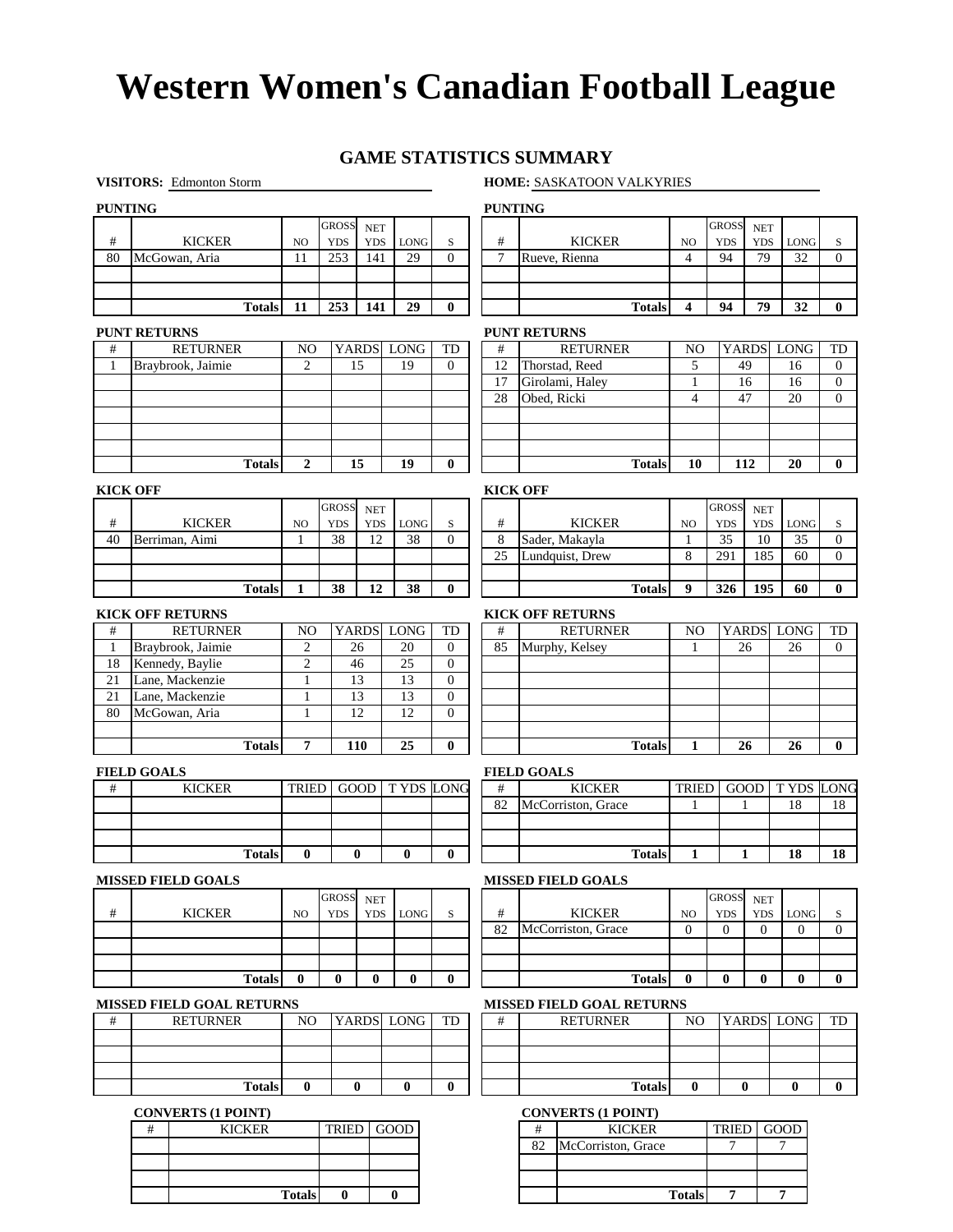### **GAME STATISTICS SUMMARY**

| <b>VISITORS:</b> Edmonton Storm |  |  |
|---------------------------------|--|--|
|---------------------------------|--|--|

| $\#$         |                     | <b>PLAYER</b>   |                  | TD               | ${\rm FG}$       | <b>SINGLE</b>    | C <sub>1</sub>   | C <sub>2</sub>   | <b>TOTAL</b> |
|--------------|---------------------|-----------------|------------------|------------------|------------------|------------------|------------------|------------------|--------------|
|              |                     |                 |                  |                  |                  |                  |                  |                  |              |
|              |                     |                 |                  |                  |                  |                  |                  |                  |              |
|              |                     |                 |                  |                  |                  |                  |                  |                  |              |
|              |                     |                 |                  |                  |                  |                  |                  |                  |              |
|              |                     |                 |                  |                  |                  |                  |                  |                  |              |
|              |                     |                 |                  |                  |                  |                  |                  |                  |              |
|              |                     |                 |                  |                  |                  |                  |                  |                  |              |
|              |                     |                 |                  |                  |                  |                  |                  |                  |              |
|              |                     |                 |                  |                  |                  |                  |                  |                  |              |
|              |                     |                 |                  |                  |                  |                  |                  |                  |              |
|              |                     |                 |                  |                  |                  |                  |                  |                  |              |
|              |                     |                 |                  |                  |                  |                  |                  |                  |              |
|              |                     |                 |                  |                  |                  |                  |                  |                  |              |
|              |                     |                 |                  |                  |                  |                  |                  |                  |              |
|              |                     |                 |                  |                  |                  |                  |                  |                  |              |
|              | <b>TEAM SCORING</b> | <b>SAFETIES</b> | $\boldsymbol{0}$ |                  |                  |                  |                  |                  |              |
| <b>TOTAL</b> |                     |                 | $\bf{0}$         | $\boldsymbol{0}$ | $\boldsymbol{0}$ | $\boldsymbol{0}$ | $\boldsymbol{0}$ | $\boldsymbol{0}$ | $\bf{0}$     |

**HOME:** SASKATOON VALKYRIES

| $\#$ |                     | <b>PLAYER</b>   |                  | TD             | FG | <b>SINGLE</b> | C <sub>1</sub> | C2       | <b>TOTAL</b> |
|------|---------------------|-----------------|------------------|----------------|----|---------------|----------------|----------|--------------|
| 17   | Girolami, Haley     |                 |                  | 1              |    |               |                |          | 6            |
| 25   | Lundquist, Drew     |                 |                  | 3              |    |               |                |          | 18           |
| 28   | Obed, Ricki         |                 |                  |                |    |               | $\overline{7}$ |          | 10           |
| 82   | McCorriston, Grace  |                 |                  |                |    |               |                |          | 6            |
| 88   | Wright, Sarah       |                 |                  | $\overline{2}$ |    |               |                |          | 12           |
|      |                     |                 |                  |                |    |               |                |          |              |
|      |                     |                 |                  |                |    |               |                |          |              |
|      |                     |                 |                  |                |    |               |                |          |              |
|      |                     |                 |                  |                |    |               |                |          |              |
|      |                     |                 |                  |                |    |               |                |          |              |
|      |                     |                 |                  |                |    |               |                |          |              |
|      |                     |                 |                  |                |    |               |                |          |              |
|      |                     |                 |                  |                |    |               |                |          |              |
|      |                     |                 |                  |                |    |               |                |          |              |
|      |                     |                 |                  |                |    |               |                |          |              |
|      | <b>TEAM SCORING</b> | <b>SAFETIES</b> | $\boldsymbol{0}$ |                |    |               |                |          |              |
|      | <b>TOTAL</b>        |                 | $\bf{0}$         | 7              | 1  | $\bf{0}$      | 7              | $\bf{0}$ | 52           |

### **QUARTER SCORES**

| <b>QUARTER</b>  | 1st QTR             | 2nd QTR  | 3rd QTR | 4th QTR | OТ | <b>FINAL</b> |
|-----------------|---------------------|----------|---------|---------|----|--------------|
| <b>VISITORS</b> |                     |          |         |         |    |              |
| <b>HOME</b>     | -<br>$\overline{ }$ | 28<br>45 | 52      | 52      | 52 | 52           |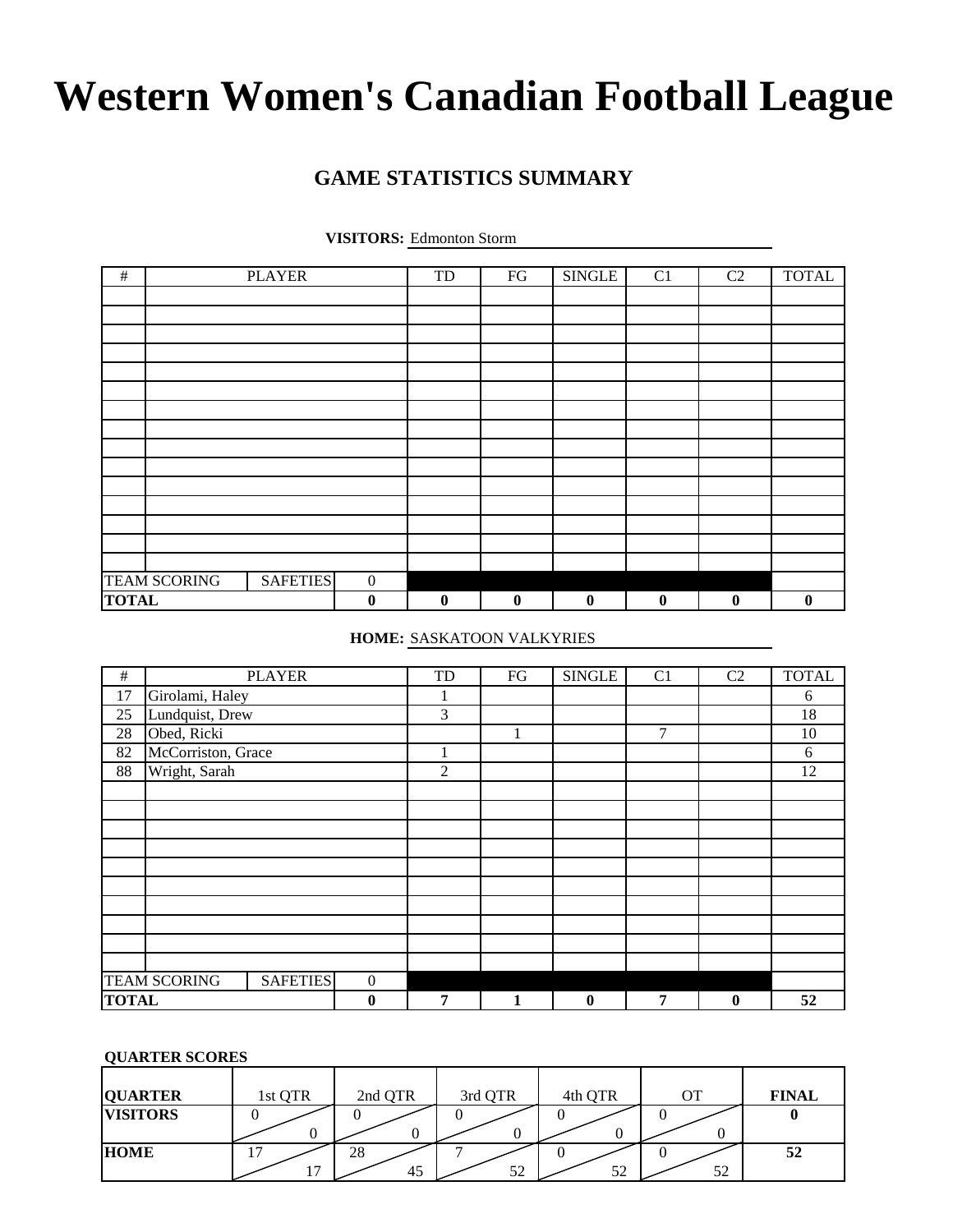### **OFFICIAL SCORE SHEET**

| <b>DATE:</b> June 19, 2022     | <b>CONFERENCE:</b> Semi-final |
|--------------------------------|-------------------------------|
| <b>VISITOR:</b> Edmonton Storm | <b>HOME: SASKATOON VALK</b>   |
| <b>LOCATION SMF Field</b>      | <b>TIME:</b> $1:00$ PM        |

SASKATOON VALKYRIES **TIME:** 1:00 PM

**GAME SCORING SUMMARY**

|         |         | <b>Edmonton Storm</b> |          |        |                        |                | <b>SASKATOON VALKYRIES</b> |          |                 |
|---------|---------|-----------------------|----------|--------|------------------------|----------------|----------------------------|----------|-----------------|
| Type of |         |                       |          |        | Type of                |                |                            |          |                 |
| Score   | Quarter | Time                  | Player # | Points | Score                  | Quarter        | Time                       | Player # | Points          |
|         |         |                       |          |        | TD                     | $\mathbf{1}$   | 5:17                       | 17       | $6\overline{6}$ |
|         |         |                       |          |        | C1                     | $\mathbf{1}$   | 5:17                       | 82       | $\,1$           |
|         |         |                       |          |        | <b>TD</b>              | $\mathbf{1}$   | 9:48                       | 88       | $\overline{6}$  |
|         |         |                       |          |        | C1                     | $\mathbf{1}$   | 9:48                       | 82       | $\mathbf{1}$    |
|         |         |                       |          |        | $\mathop{\mathrm{FG}}$ | $1\,$          | 14:42                      | 82       | $\overline{3}$  |
|         |         |                       |          |        | TD                     | $\overline{2}$ | 2:47                       | 28       | $\overline{6}$  |
|         |         |                       |          |        | C1                     | $\overline{2}$ | 2:47                       | 82       | $\mathbf{1}$    |
|         |         |                       |          |        | TD                     | $\overline{2}$ | 6:57                       | $25\,$   | $\overline{6}$  |
|         |         |                       |          |        | C1                     | $\overline{2}$ | 6:57                       | 82       | $\mathbf{1}$    |
|         |         |                       |          |        | TD                     | $\overline{2}$ | 12:20                      | $\bf 88$ | $\overline{6}$  |
|         |         |                       |          |        | C1                     | $\overline{2}$ | 12:20                      | 82       | $\mathbf{1}$    |
|         |         |                       |          |        | TD                     | $\overline{2}$ | 14:29                      | 25       | $\overline{6}$  |
|         |         |                       |          |        | C1                     | $\overline{2}$ | 14:29                      | 82       | $\mathbf{1}$    |
|         |         |                       |          |        | TD                     | $\overline{3}$ | 11:34                      | 25       | $\overline{6}$  |
|         |         |                       |          |        | C1                     | $\overline{3}$ | 11:54                      | 82       | $\mathbf{1}$    |
|         |         |                       |          |        |                        |                |                            |          |                 |
|         |         |                       |          |        |                        |                |                            |          |                 |
|         |         |                       |          |        |                        |                |                            |          |                 |
|         |         |                       |          |        |                        |                |                            |          |                 |
|         |         |                       |          |        |                        |                |                            |          |                 |
|         |         |                       |          |        |                        |                |                            |          |                 |
|         |         |                       |          |        |                        |                |                            |          |                 |
|         |         |                       |          |        |                        |                |                            |          |                 |
|         |         |                       |          |        |                        |                |                            |          |                 |
|         |         |                       |          |        |                        |                |                            |          |                 |
|         |         |                       |          |        |                        |                |                            |          |                 |
|         |         |                       |          |        |                        |                |                            |          |                 |
|         |         |                       |          |        |                        |                |                            |          |                 |
|         |         |                       |          |        |                        |                |                            |          |                 |
|         |         |                       |          |        |                        |                |                            |          |                 |
|         |         |                       |          |        |                        |                |                            |          |                 |
|         |         |                       |          |        |                        |                |                            |          |                 |
|         |         |                       |          |        |                        |                |                            |          |                 |
|         |         |                       |          |        |                        |                |                            |          |                 |
|         |         |                       |          |        |                        |                |                            |          |                 |
|         |         |                       |          |        |                        |                |                            |          |                 |
|         |         |                       |          |        |                        |                |                            |          |                 |
|         |         |                       |          |        |                        |                |                            |          |                 |

|            | <b>SASKATOON VALKYRIES</b> |          |       |                         |                 |  |  |  |  |  |  |  |  |  |
|------------|----------------------------|----------|-------|-------------------------|-----------------|--|--|--|--|--|--|--|--|--|
|            |                            |          |       |                         | Type of         |  |  |  |  |  |  |  |  |  |
|            | Points                     | Player # | Time  | Quarter                 | Score           |  |  |  |  |  |  |  |  |  |
| 32 yd pass | 6                          | 17       | 5:17  | 1                       | TD              |  |  |  |  |  |  |  |  |  |
|            | 1                          | 82       | 5:17  | 1                       | C1              |  |  |  |  |  |  |  |  |  |
| 3 yd run   | 6                          | 88       | 9:48  | $\mathbf{1}$            | $_{\rm TD}$     |  |  |  |  |  |  |  |  |  |
|            | $\mathbf{1}$               | 82       | 9:48  | $\mathbf{1}$            | $\overline{C1}$ |  |  |  |  |  |  |  |  |  |
| 18 yd fg   | $\overline{3}$             | 82       | 14:42 | $\mathbf{1}$            | $\overline{FG}$ |  |  |  |  |  |  |  |  |  |
| 17 yd pass | 6                          | 28       | 2:47  | $\overline{c}$          | TD              |  |  |  |  |  |  |  |  |  |
|            | 1                          | 82       | 2:47  | $\overline{c}$          | $\overline{C1}$ |  |  |  |  |  |  |  |  |  |
| 9 yd run   | 6                          | 25       | 6:57  | $\overline{c}$          | TD              |  |  |  |  |  |  |  |  |  |
|            | 1                          | 82       | 6:57  | $\overline{2}$          | C1              |  |  |  |  |  |  |  |  |  |
| 2 yd run   | 6                          | 88       | 12:20 | $\overline{2}$          | TD              |  |  |  |  |  |  |  |  |  |
|            | $\mathbf{1}$               | 82       | 12:20 | $\sqrt{2}$              | C1              |  |  |  |  |  |  |  |  |  |
| 7 yd run   | 6                          | 25       | 14:29 | $\overline{2}$          | TD              |  |  |  |  |  |  |  |  |  |
|            | 1                          | 82       | 14:29 | $\overline{c}$          | C1              |  |  |  |  |  |  |  |  |  |
| 27 yd run  | 6                          | 25       | 11:34 | 3                       | $_{\rm TD}$     |  |  |  |  |  |  |  |  |  |
|            | 1                          | 82       | 11:54 | $\overline{\mathbf{3}}$ | C1              |  |  |  |  |  |  |  |  |  |
|            |                            |          |       |                         |                 |  |  |  |  |  |  |  |  |  |
|            |                            |          |       |                         |                 |  |  |  |  |  |  |  |  |  |
|            |                            |          |       |                         |                 |  |  |  |  |  |  |  |  |  |
|            |                            |          |       |                         |                 |  |  |  |  |  |  |  |  |  |
|            |                            |          |       |                         |                 |  |  |  |  |  |  |  |  |  |
|            |                            |          |       |                         |                 |  |  |  |  |  |  |  |  |  |
|            |                            |          |       |                         |                 |  |  |  |  |  |  |  |  |  |
|            |                            |          |       |                         |                 |  |  |  |  |  |  |  |  |  |
|            |                            |          |       |                         |                 |  |  |  |  |  |  |  |  |  |
|            |                            |          |       |                         |                 |  |  |  |  |  |  |  |  |  |
|            |                            |          |       |                         |                 |  |  |  |  |  |  |  |  |  |
|            |                            |          |       |                         |                 |  |  |  |  |  |  |  |  |  |
|            |                            |          |       |                         |                 |  |  |  |  |  |  |  |  |  |
|            |                            |          |       |                         |                 |  |  |  |  |  |  |  |  |  |
|            |                            |          |       |                         |                 |  |  |  |  |  |  |  |  |  |
|            |                            |          |       |                         |                 |  |  |  |  |  |  |  |  |  |
|            |                            |          |       |                         |                 |  |  |  |  |  |  |  |  |  |
|            |                            |          |       |                         |                 |  |  |  |  |  |  |  |  |  |
|            |                            |          |       |                         |                 |  |  |  |  |  |  |  |  |  |
|            |                            |          |       |                         |                 |  |  |  |  |  |  |  |  |  |
|            |                            |          |       |                         |                 |  |  |  |  |  |  |  |  |  |
|            |                            |          |       |                         |                 |  |  |  |  |  |  |  |  |  |
|            |                            |          |       |                         |                 |  |  |  |  |  |  |  |  |  |

### **QUARTER SCORE**

| <b>OUARTER</b> | <b>OTR</b><br>15t | <b>OTR</b><br>2nd | $\alpha$ mm<br>- STO | $\alpha$ mp<br>4th | $\cap$ T<br>. ., | <b>FINAL</b> |
|----------------|-------------------|-------------------|----------------------|--------------------|------------------|--------------|
| <b>VISITOR</b> |                   |                   |                      |                    |                  |              |
| <b>HOME</b>    | - -               | $\Omega$<br>້     |                      |                    |                  | - -          |